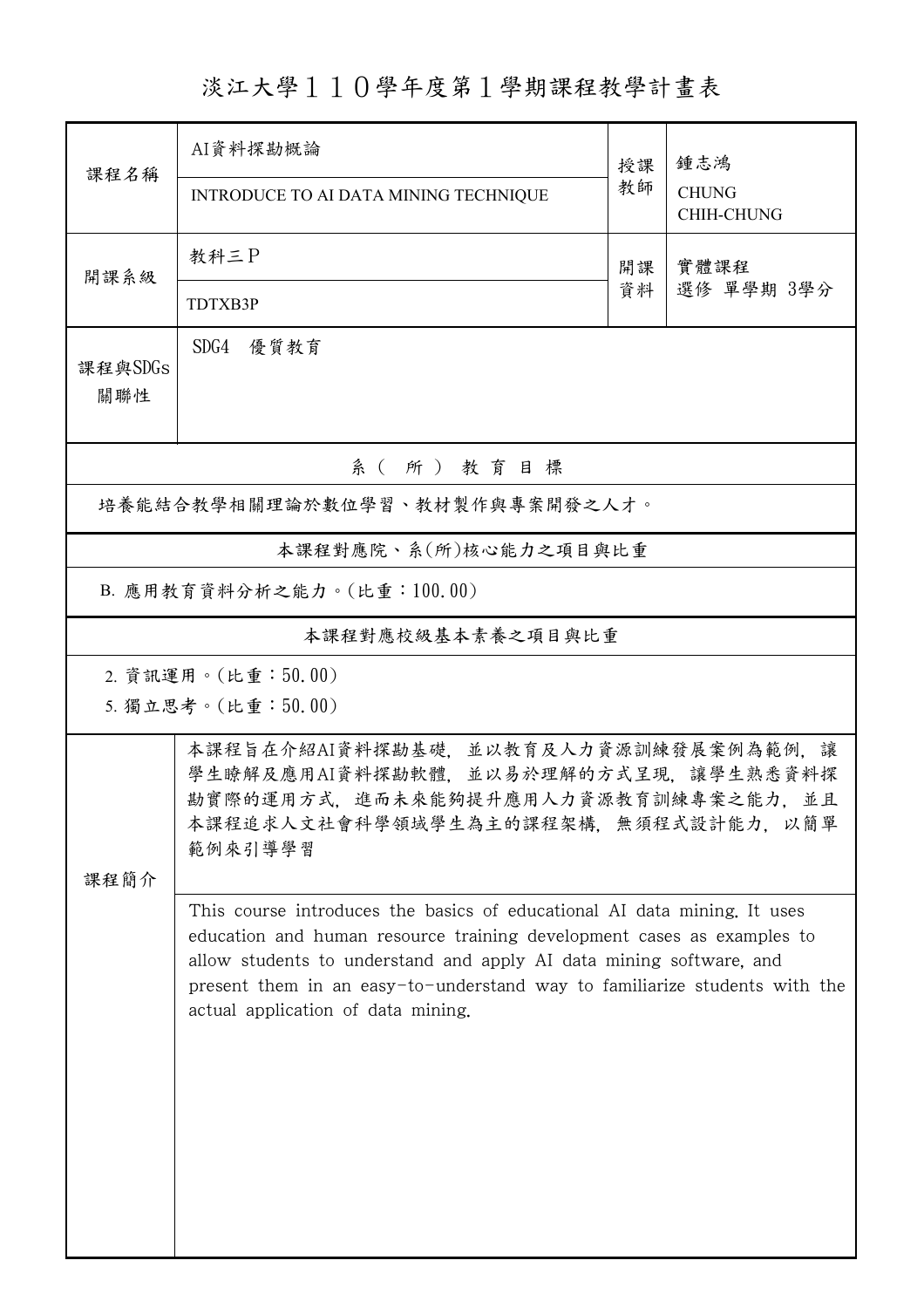## 本課程教學目標與認知、情意、技能目標之對應

將課程教學目標分別對應「認知(Cognitive)」、「情意(Affective)」與「技能(Psychomotor)」 的各目標類型。

一、認知(Cognitive):著重在該科目的事實、概念、程序、後設認知等各類知識之學習。

二、情意(Affective):著重在該科目的興趣、倫理、態度、信念、價值觀等之學習。

三、技能(Psychomotor):著重在該科目的肢體動作或技術操作之學習。

| 序<br>號         | 教學目標(中文)                                                  |                            |                        | 教學目標(英文)                                                                                                                                                                       |                                            |  |  |  |
|----------------|-----------------------------------------------------------|----------------------------|------------------------|--------------------------------------------------------------------------------------------------------------------------------------------------------------------------------|--------------------------------------------|--|--|--|
| 1              | 1. 能夠運用AI資料探勘軟體進行<br>初步分析<br>2. 明瞭大數據與AI於教育培訓課<br>程的發展與應用 |                            |                        | 1. Ability to use AI data mining software for<br>preliminary analysis<br>2. Understand the development and application of<br>big data and AI in education and training courses |                                            |  |  |  |
|                |                                                           |                            |                        | 教學目標之目標類型、核心能力、基本素養教學方法與評量方式                                                                                                                                                   |                                            |  |  |  |
| 序號             | 目標類型                                                      | 院、系(所)<br>核心能力             | 校級<br>基本素養             | 教學方法                                                                                                                                                                           | 評量方式                                       |  |  |  |
| 1              | 技能                                                        | B                          | 25                     | 講述、討論、發表、實作、模<br>擬                                                                                                                                                             | 測驗、作業、討論(含<br>課堂、線上)、實<br>作、報告(含口頭、書<br>面) |  |  |  |
|                | 授課進度表                                                     |                            |                        |                                                                                                                                                                                |                                            |  |  |  |
| 週<br>欤         | 日期起訖                                                      | 內 容 (Subject/Topics)<br>備註 |                        |                                                                                                                                                                                |                                            |  |  |  |
|                | $110/09/22$ ~<br>110/09/28                                | 課程概述                       |                        |                                                                                                                                                                                |                                            |  |  |  |
| $\overline{2}$ | $110/09/29$ ~<br>110/10/05                                | 教育資料分析概觀                   |                        |                                                                                                                                                                                |                                            |  |  |  |
| 3              | $110/10/06 \sim$<br>110/10/12                             | 資料倉儲與開放資料收集                |                        |                                                                                                                                                                                |                                            |  |  |  |
|                | $110/10/13$ ~<br>110/10/19                                | AI資料探勘案例                   |                        |                                                                                                                                                                                |                                            |  |  |  |
|                | $110/10/20$ ~<br>110/10/26                                | Excel 樞紐分析                 |                        |                                                                                                                                                                                |                                            |  |  |  |
| 6              | $110/10/27$ ~<br>110/11/02                                | 資料視覺化分析 (Power BI)         |                        |                                                                                                                                                                                |                                            |  |  |  |
| 7              | $110/11/03$ ~<br>110/11/09                                | 決策樹與回歸分析 (Rapidminer)      |                        |                                                                                                                                                                                |                                            |  |  |  |
| 8              | $110/11/10$ ~<br>110/11/16                                | (Rapidminer)<br>類神經網路與集群分析 |                        |                                                                                                                                                                                |                                            |  |  |  |
| $\mathbf Q$    | $110/11/17$ ~<br>110/11/23                                | 期中考試週                      |                        |                                                                                                                                                                                |                                            |  |  |  |
| 10             | $110/11/24$ ~<br>110/11/30                                |                            | Azure Machine learning |                                                                                                                                                                                |                                            |  |  |  |
| 11             | $110/12/01$ ~<br>110/12/07                                | 模型評估 (Rapidminer)          |                        |                                                                                                                                                                                |                                            |  |  |  |
| 12             | $110/12/08$ ~<br>110/12/14                                | 探索性資料分析 (SPSS)             |                        |                                                                                                                                                                                |                                            |  |  |  |
|                |                                                           |                            |                        |                                                                                                                                                                                |                                            |  |  |  |